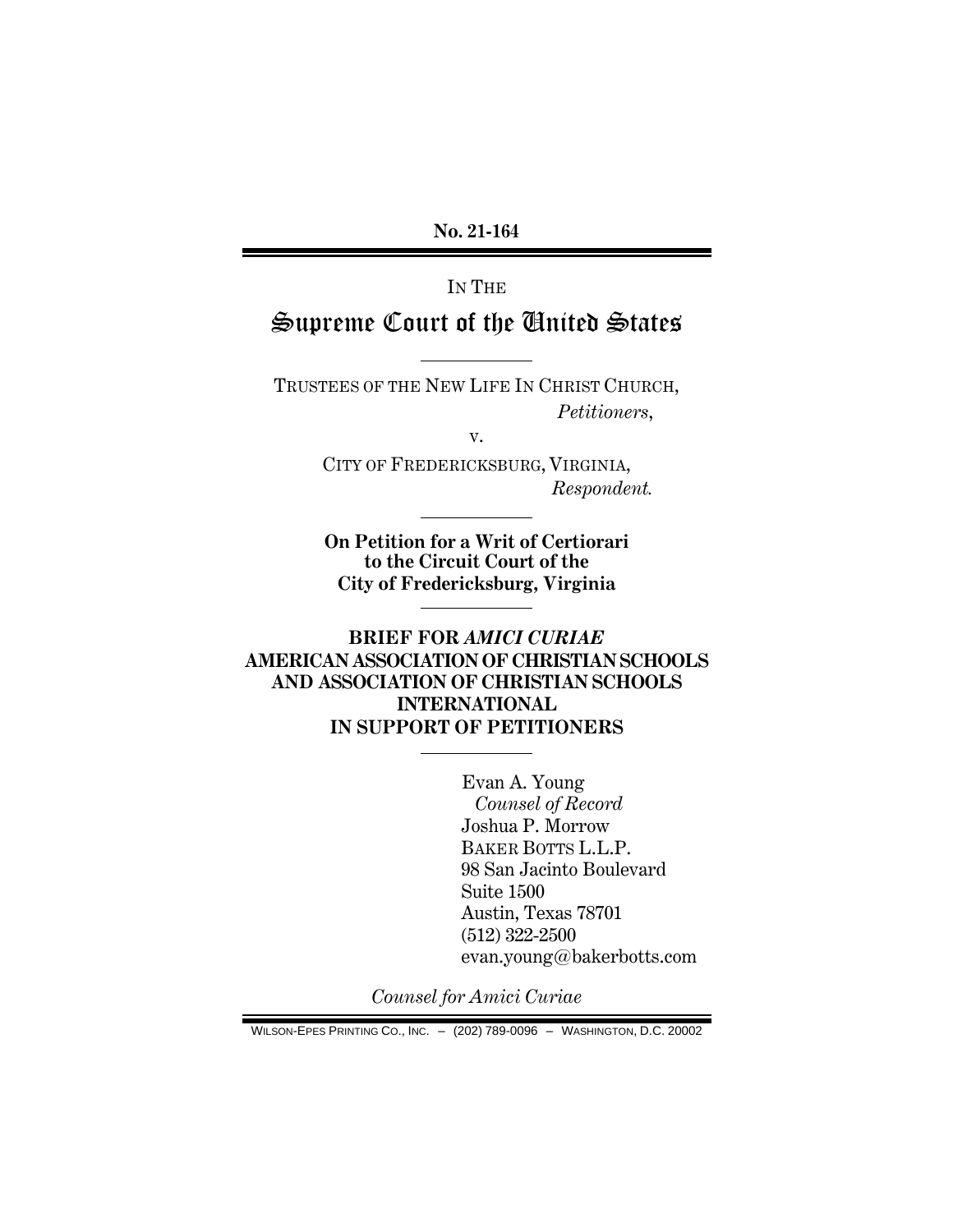### **TABLE OF CONTENTS**

| If Local Governments May Correct Churches<br>On Religious Doctrine, Religious Schools Are<br>A. Government may not second-guess a<br>religious group's compliance with |  |
|------------------------------------------------------------------------------------------------------------------------------------------------------------------------|--|
| B. The decision below threatens the<br>autonomy and viability of Christian                                                                                             |  |
|                                                                                                                                                                        |  |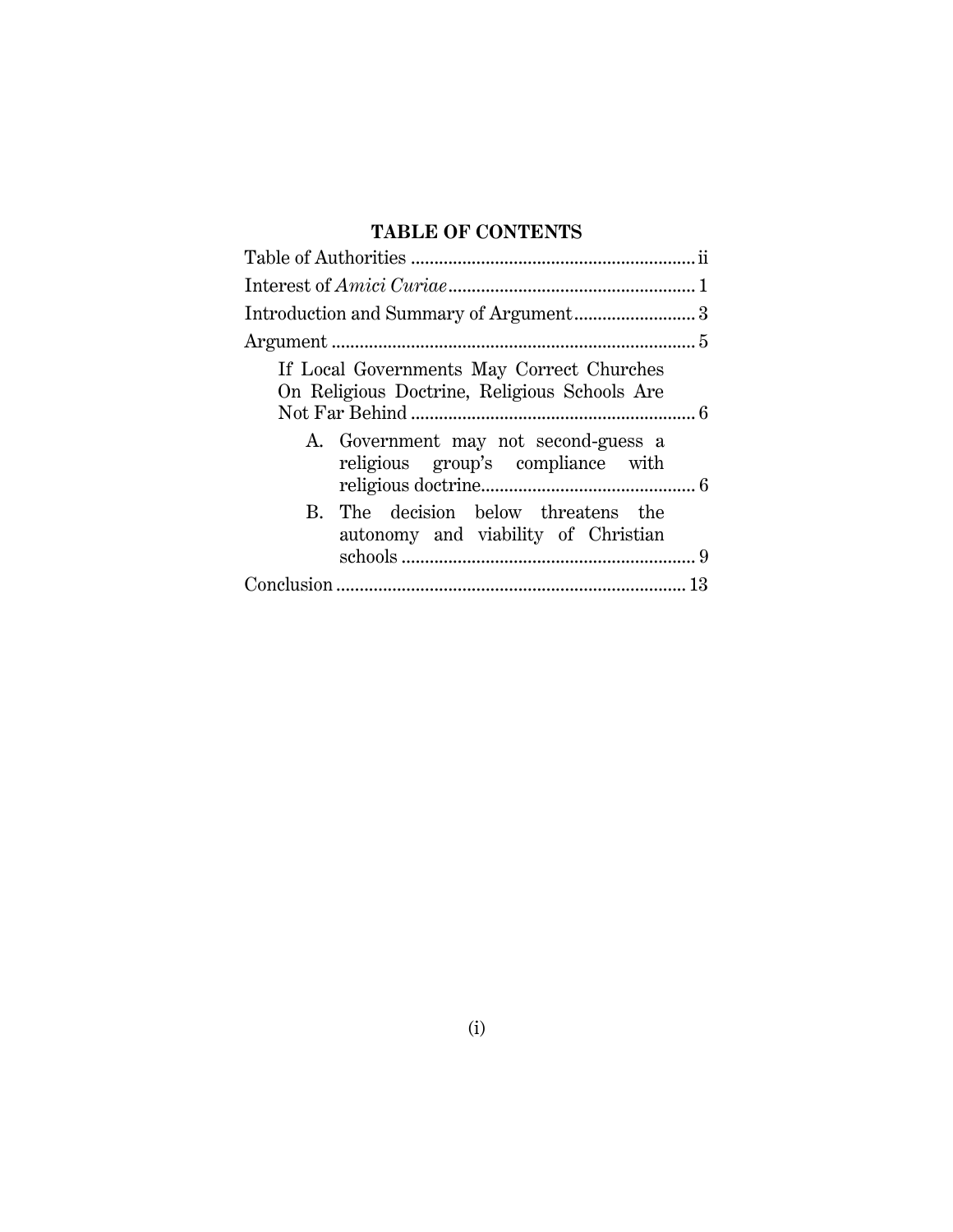### **TABLE OF AUTHORITIES**

**Page(s)**

## **CASES**

| Commissioner v. Driscoll,                                                                            |
|------------------------------------------------------------------------------------------------------|
| Hosanna-Tabor Evangelical Lutheran Church &<br>School v. Equal Employment Opportunity<br>Commission, |
| Jones v. Wolf,                                                                                       |
| Kedroff v. St. Nicholas Cathedral of Russian<br>Orthodox Church in North America,                    |
| Kirk v. Commissioner,                                                                                |
| Masterpiece Cakeshop, Ltd. v. Colorado Civil Rights<br>Commission,                                   |
| Mitchell v. Helms,                                                                                   |
| Our Lady of Guadalupe School v. Morrissey-<br>Berru,                                                 |
| Presbyterian Church in United States v. Mary<br>Elizabeth Blue Hull Memorial Presbyterian<br>Church, |
| Serbian Eastern Orthodox Diocese for United States<br>& Canada v. Milivojevich,                      |
|                                                                                                      |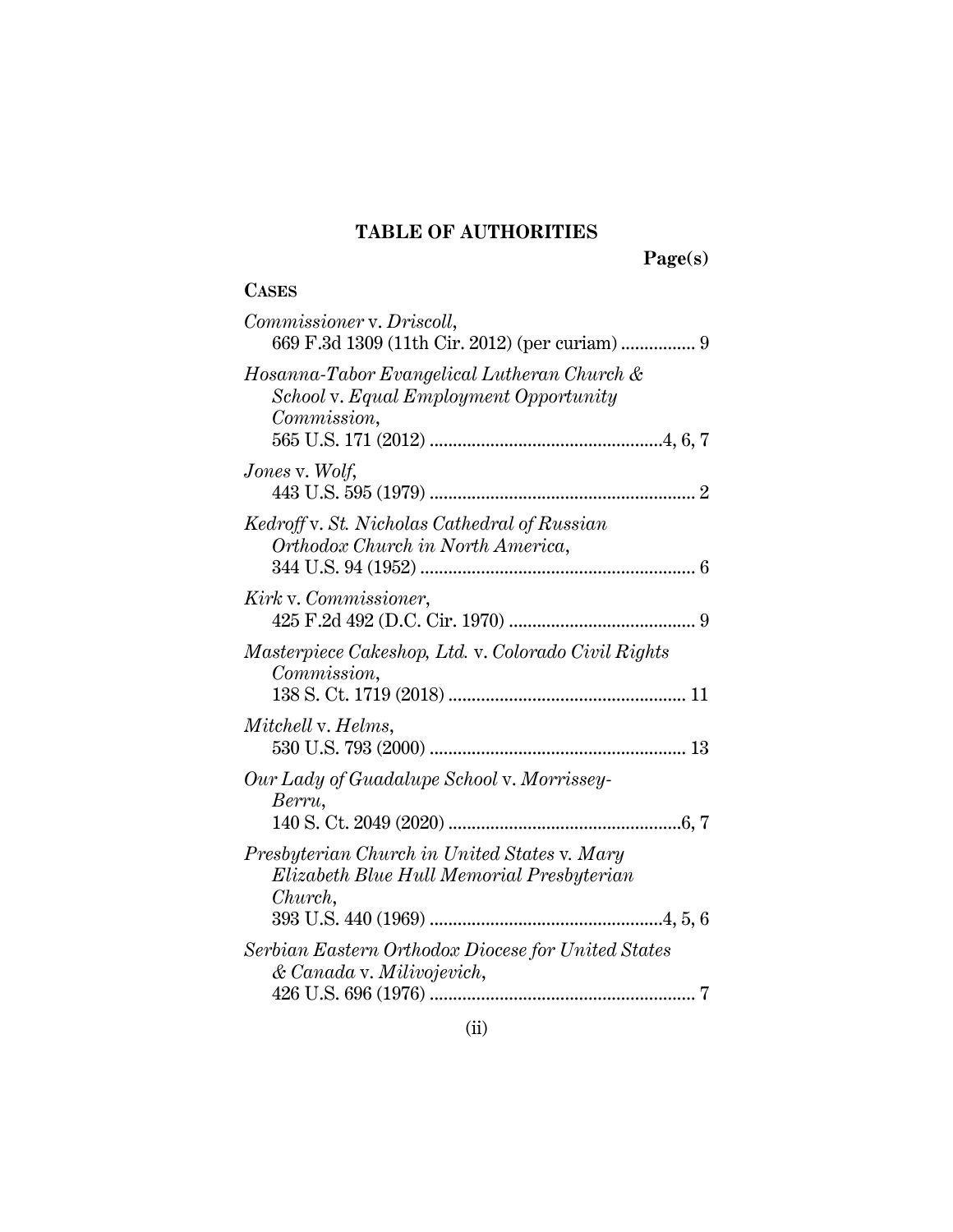| Watson v. Jones,                                                                                         |  |
|----------------------------------------------------------------------------------------------------------|--|
| <b>STATUTES</b>                                                                                          |  |
|                                                                                                          |  |
|                                                                                                          |  |
|                                                                                                          |  |
|                                                                                                          |  |
|                                                                                                          |  |
|                                                                                                          |  |
|                                                                                                          |  |
| <b>ADMINISTRATIVE MATERIALS</b>                                                                          |  |
|                                                                                                          |  |
| <b>OTHER AUTHORITIES</b>                                                                                 |  |
| American Association of Christian Schools,<br>Standards for Accreditation (2020)  12                     |  |
| Association of Christian Schools International,                                                          |  |
| Brief for City Respondents, Fulton v. City of Phila-<br>delphia, 141 S. Ct. 1868 (2021) (No. 19-123)  11 |  |
| G.K. Chesterton, The Blue Cross, in The Innocence                                                        |  |
|                                                                                                          |  |

iii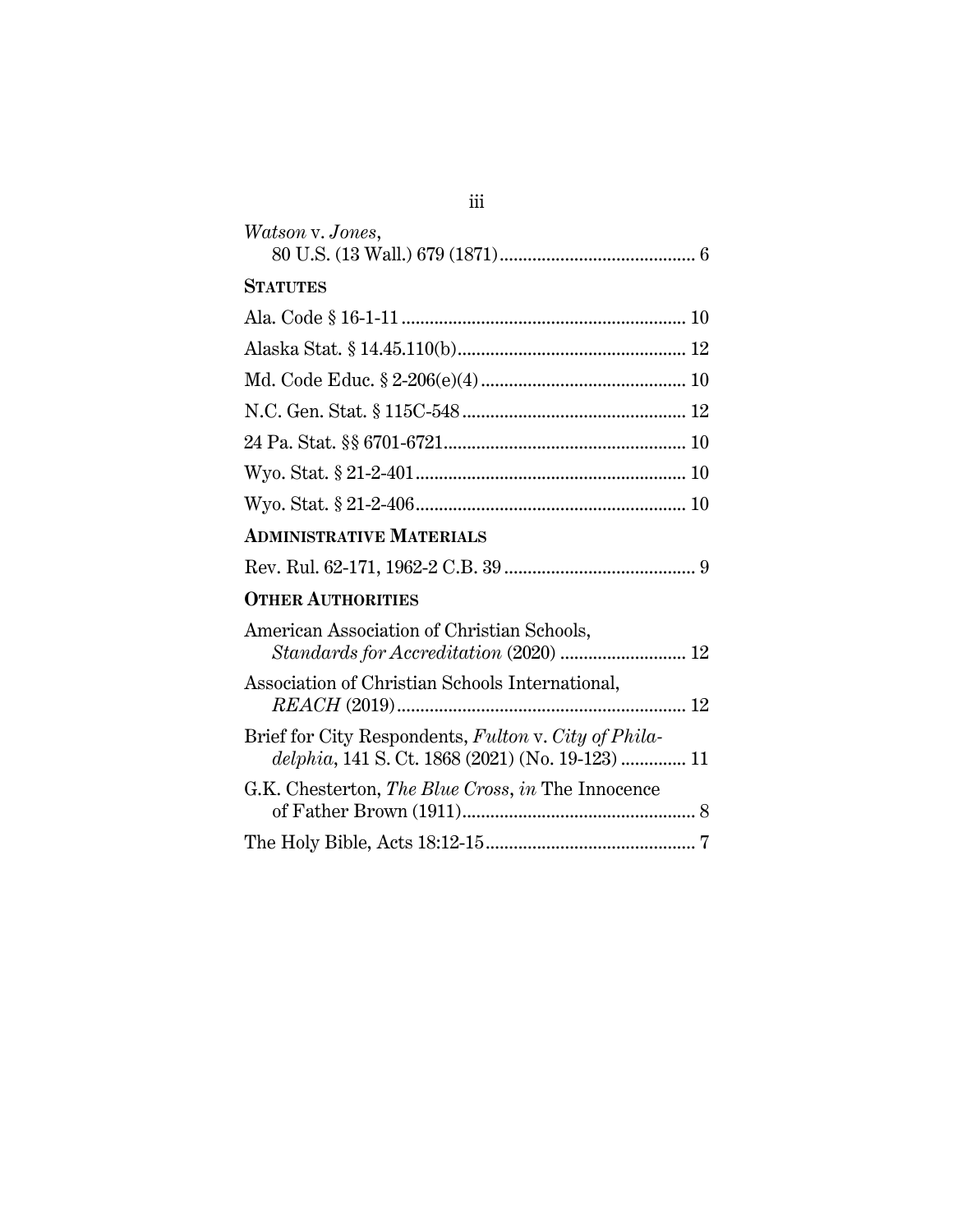#### IN THE

## Supreme Court of the United States

TRUSTEES OF THE NEW LIFE IN CHRIST CHURCH, *Petitioners*,

v.

CITY OF FREDERICKSBURG, VIRGINIA, *Respondent.*

**On Petition for a Writ of Certiorari to the Circuit Court of the City of Fredericksburg, Virginia**

### **BRIEF FOR** *AMICI CURIAE* **AMERICAN ASSOCIATION OF CHRISTIAN SCHOOLS AND ASSOCIATION OF CHRISTIAN SCHOOLS INTERNATIONAL IN SUPPORT OF PETITIONERS**

### **INTEREST OF** *AMICI CURIAE*

*Amici curiae* are the American Association of Christian Schools and the Association of Christian Schools International. 1 *Amici* represent hundreds of primary and secondary Christian schools that operate throughout the

<sup>1</sup> Pursuant to this Court's Rule 37.6, *amici* affirm that no counsel for a party authored this brief in whole or in part or made a monetary contribution intended to fund the preparation or submission of this brief, and that no person other than *amici* and their counsel made such a monetary contribution. Counsel of record for both parties received timely notice of *amici*'s intent to file this brief, and both parties have consented to its filing. See this Court's Rule 37.2(a).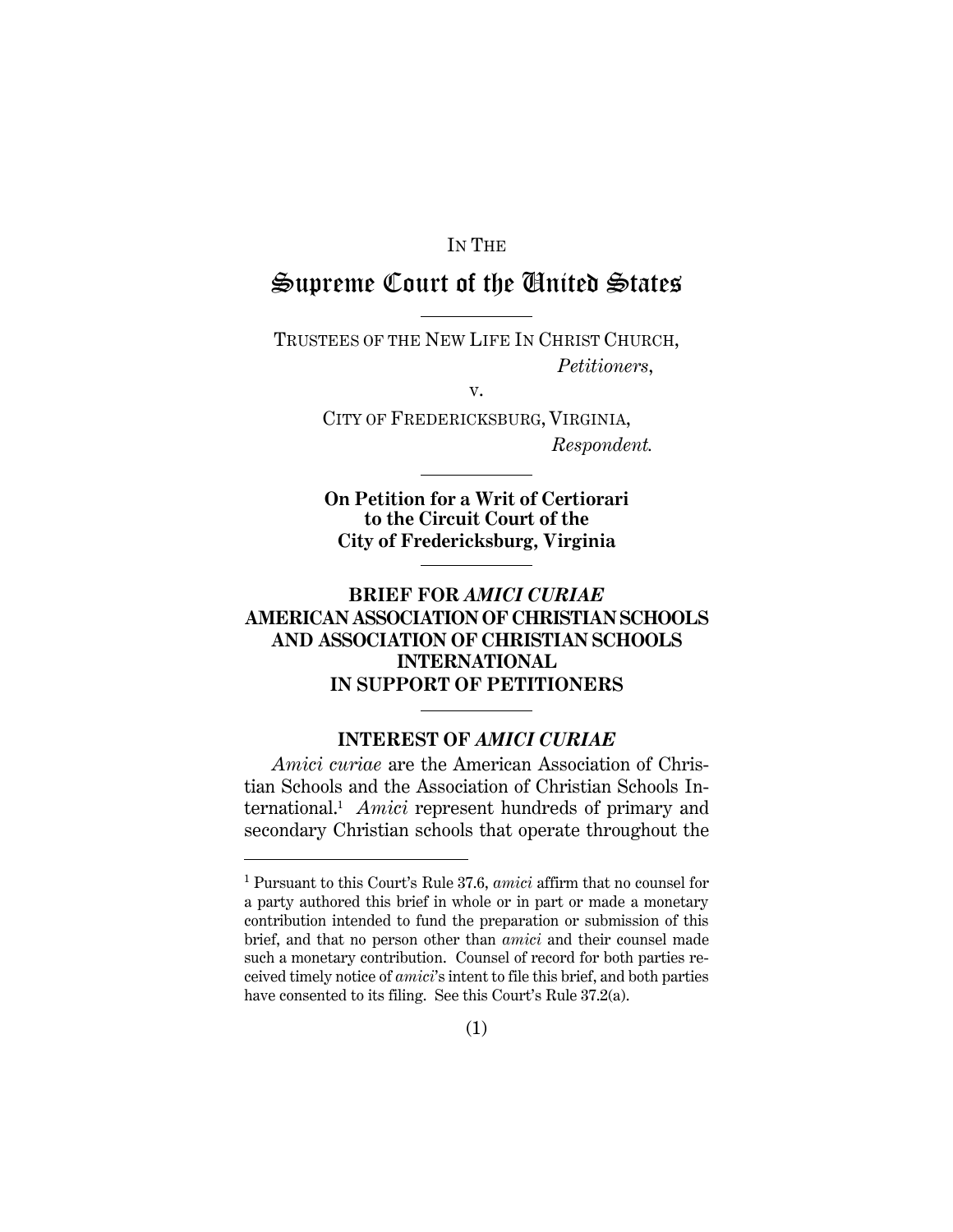nation, either directly or through state-level organizations. These schools are private, but they interact with local, state, and federal government agencies or officials on issues ranging from accreditation and certification to employment and taxes. Each such interaction reinforces the importance of the guarantee, embodied in both Religion Clauses of the First Amendment, "that civil courts defer" to religious bodies for "the resolution of issues of religious doctrine." *Jones* v. *Wolf*, 443 U.S. 595, 602 (1979). *Amici* urge review because the decision below undermines that guarantee, and thereby the religious autonomy of American religious schools.

The **American Association of Christian Schools** (AACS) is a leading association of Christian schools. AACS's general purpose is to establish, protect, and promote Christian schools and education in America. AACS achieves this purpose through a federation of locally controlled state associations that join with AACS to provide services to member schools. These services include accreditation, certification, and materials for achievement testing. Based in Tennessee, and founded almost fifty years ago, AACS serves more than 100,000 students and teachers in more than 750 member schools nationwide.

The **Association of Christian Schools International** (ACSI) is the world's largest Protestant educational organization. ACSI was founded in 1978 when several regional U.S. school associations united to advance excellence in Christian education by strengthening Christian schools and equipping Christian educators worldwide to prepare students academically and inspire them to live as devoted followers of Jesus Christ. ACSI advances excellence in Christian schools by enhancing Christian educators' professional and personal development and by providing vital support functions for Christian schools.

ACSI is headquartered in Colorado Springs, Colorado,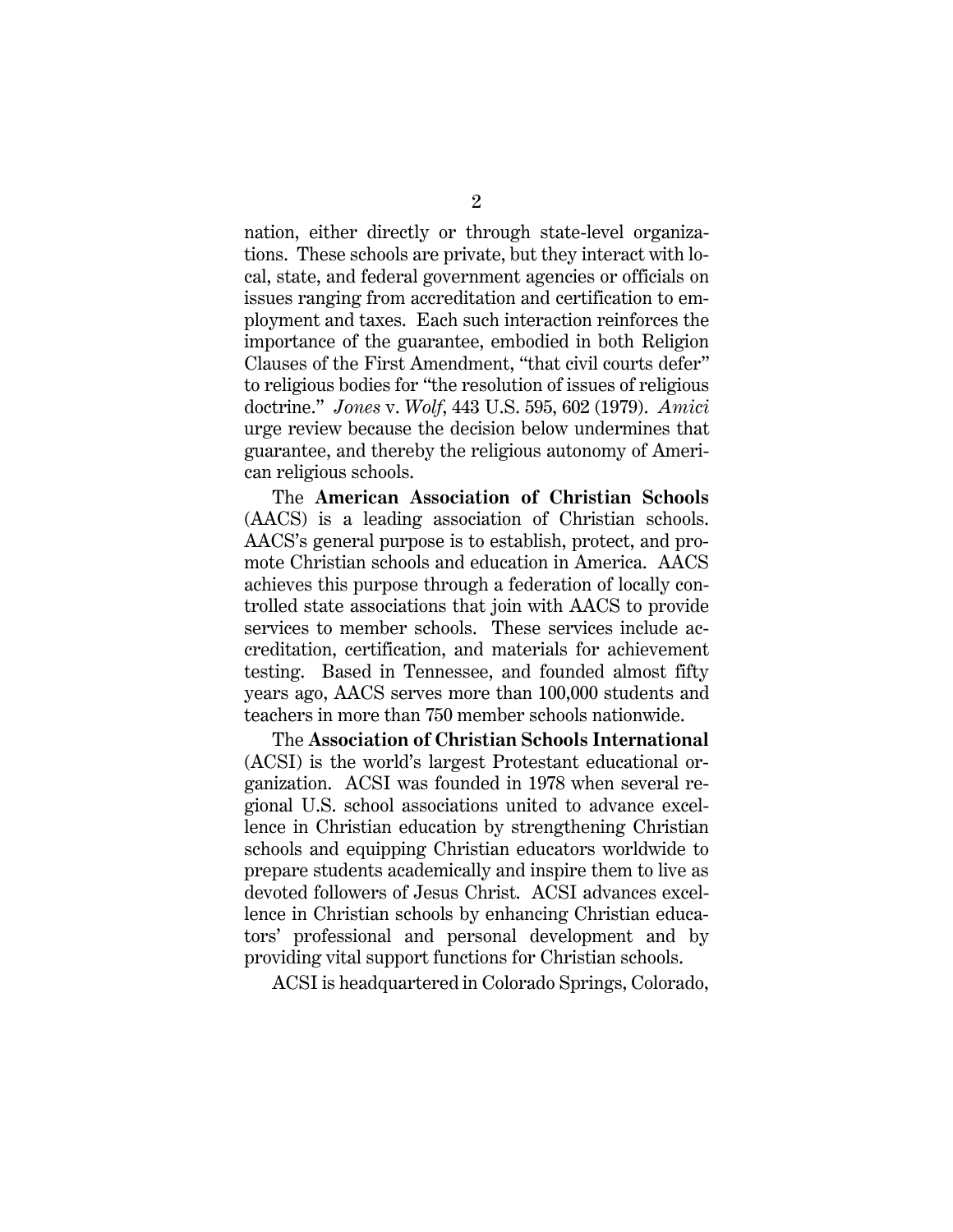and it supports eighteen global member offices around the world. Its members include early education programs and schools, K-12 schools, international schools, higher education schools, and individuals. ACSI offers many services to its members, including teacher and administrator certification, school accreditation, legal and legislative updates, curriculum, and textbook publishing. ACSI supports over 5,000 member schools throughout the United States and around the world, which collectively serve over 1.2 million students. Through additional training programs, materials, and expertise provided to other educational groups worldwide, ACSI's overall influence and positive impact reaches over 26,000 schools operating in over 100 countries and together serving 5.5 million people.

Consistent with the First Amendment's guarantee of religious freedom, both *amici* advocate for the right of religious educational institutions to operate free of government intrusion into matters of religious doctrine or selfgovernance. Both *amici* thus argue that courts should defer to a religious institution's view of the religious nature of a job position to minimize improper government incursion into matters of religious self-determination and to avoid religious discrimination.

#### **INTRODUCTION AND SUMMARY OF ARGUMENT**

The decision below turns on the premise that a government official and a state court can authoritatively determine the true meaning of the Presbyterian Church in America's requirements to qualify as a minister. Any *other* religious requirement from any *other* religious tradition would presumably be equally subject to official scrutiny. *Amici*—which represent thousands of Christian schools—have a decided interest in ensuring that the "true" meaning of a religious text, requirement, status, doctrine, governing document, or anything else remains a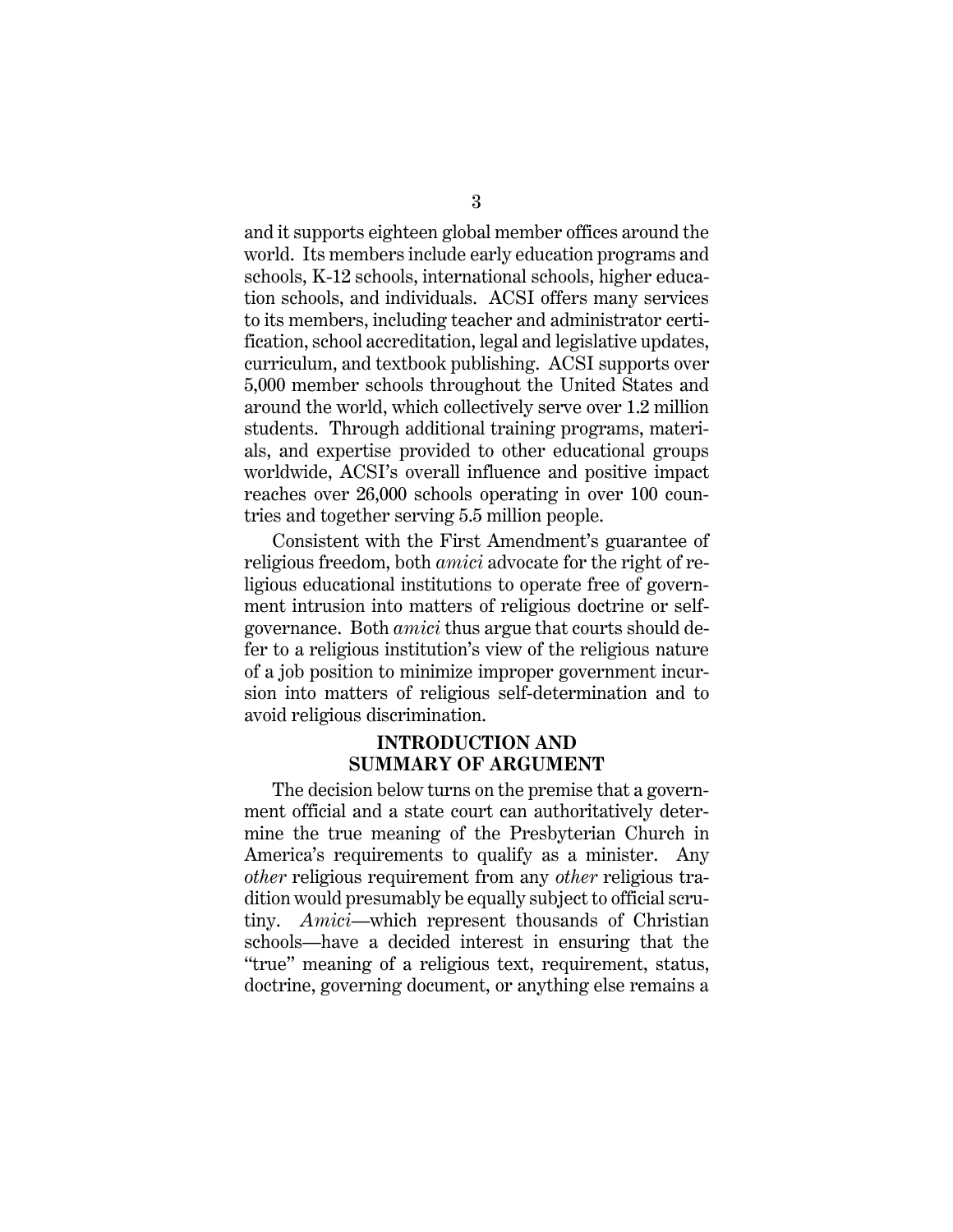question for religious authorities and believers. This basic principle is so foundational that its utter disregard below warrants relief in this Court. Summary reversal would arrest the proliferation of such grave improprieties; denial of the petition would encourage them.

The Religion Clauses and this Court's decisions interpreting them show why the proceedings below are not just wrong, but startlingly so. "[I]t [i]s wholly inconsistent with the American concept of the relationship between church and state to permit civil courts to determine ecclesiastical questions." *Presbyterian Church in U.S.* v*. Mary Elizabeth Blue Hull Mem'l Presbyterian Church*, 393 U.S. 440, 445-446 (1969). "[T]he authority to select and control who will minister to the faithful—a matter 'strictly ecclesiastical'—is the church's alone." *Hosanna-Tabor Evangelical Lutheran Church & Sch.* v. *EEOC*, 565 U.S. 171, 195 (2012) (internal citation omitted).

For a governmental authority to intrude into "strictly ecclesiastical" terrain by mandating the use of generally applicable secular employment or antidiscrimination law for ministers crosses the First Amendment's boundary line, as this Court has held. But surely it is worse for government officials to directly interpret and apply *religious*  teachings to "correct" a church's supposed misunderstanding of who its own ministers are.

These constitutional principles extend to religious schools (many of which operate under a church's governance) as well as to churches themselves. The decision below threatens the principles' vitality, and thus the independence of Christian and other religious schools from the government's meddling.

To take but one example, *amici* offer accreditation to Christian schools. Such accreditation requires individual schools to affirm certain doctrinal tenets. Could a state university deny admission to a graduate of an accredited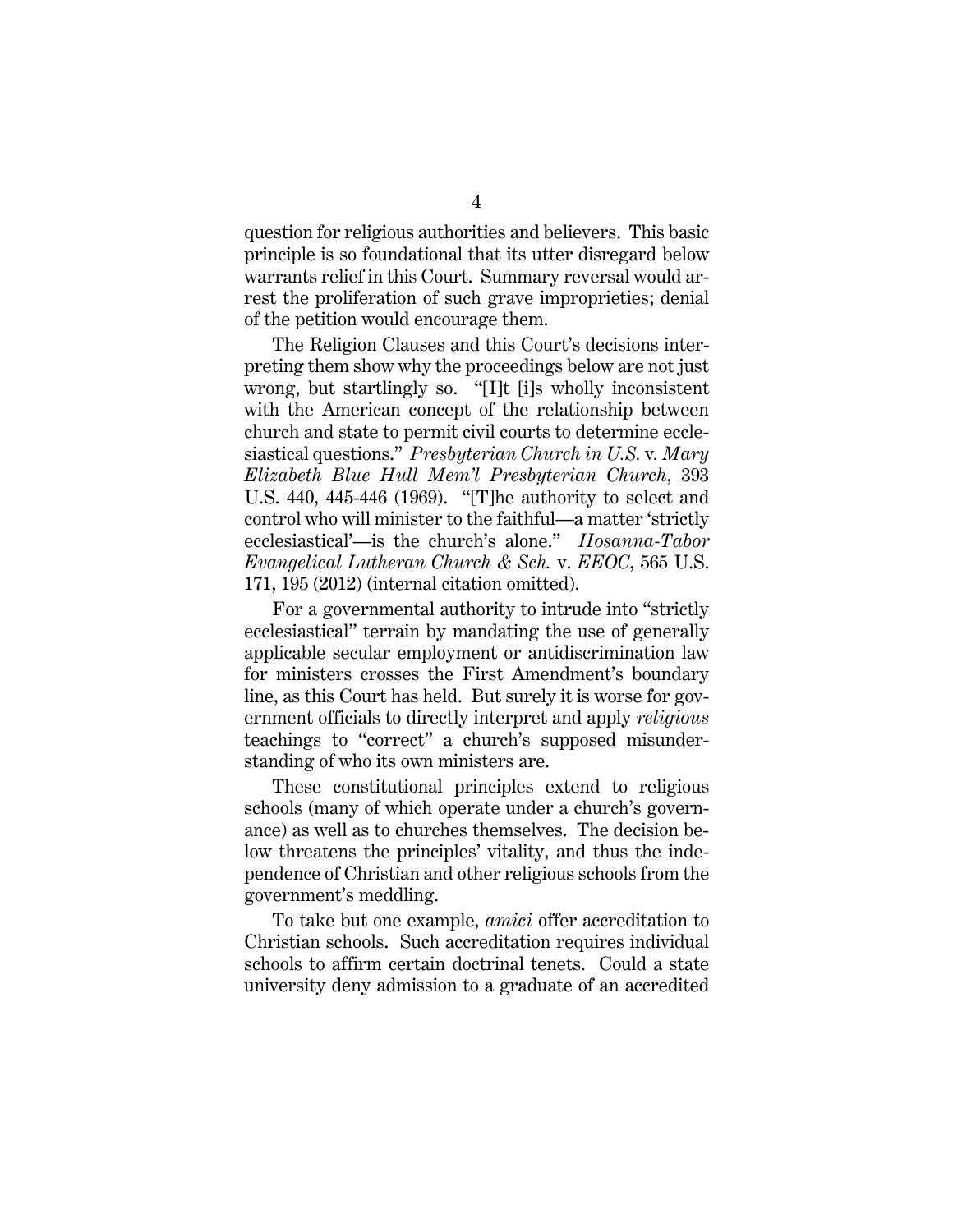school based on a university administrator's *own* determination that the school's religious doctrines do not *actually* align with the statement of faith that *amici*'s respective accreditation standards require? One would regard the answer as self-evident. But so would one have regarded as preposterous what happened here—a tax assessor poring over the Presbyterian Church in America's "Book of Church Order" only to emerge after study with the conclusion that the church misunderstood its own rules when identifying its own ministers.

If the authority to second-guess *a church* is permissible here, however, then equally worrying potential instances of comparable abuse will abound. To be clear, *amici* do not assert that anyone working for the City of Fredericksburg acted maliciously or out of hostility to religion. To the contrary, there is no reason to suspect anything more than public servants' well-intentioned effort to do their job. But threats to religious liberty or to the governmental obligation to play no role in religious decisionmaking are just as real (and perhaps more dangerous over the long-term) despite their lack of animus.

This Court's review will send a strong and timely signal that there is no escape hatch either from the First Amendment or from this Court's own recent decisions vindicating religious autonomy.

#### **ARGUMENT**

*Amici* submit this brief to underscore the danger that the decision below poses to their own and to their members' interests. The demanded tax revenue at issue here may seem small, but the underlying principle is immense. The Constitution forbids any government—local, state, federal, or otherwise—from imposing its own interpretation of sound "religious doctrine and practice." *Mary Elizabeth Blue Hull Mem'l Presbyterian Church*, 393 U.S. at 449. *Amici*, and the multitude of schools they represent,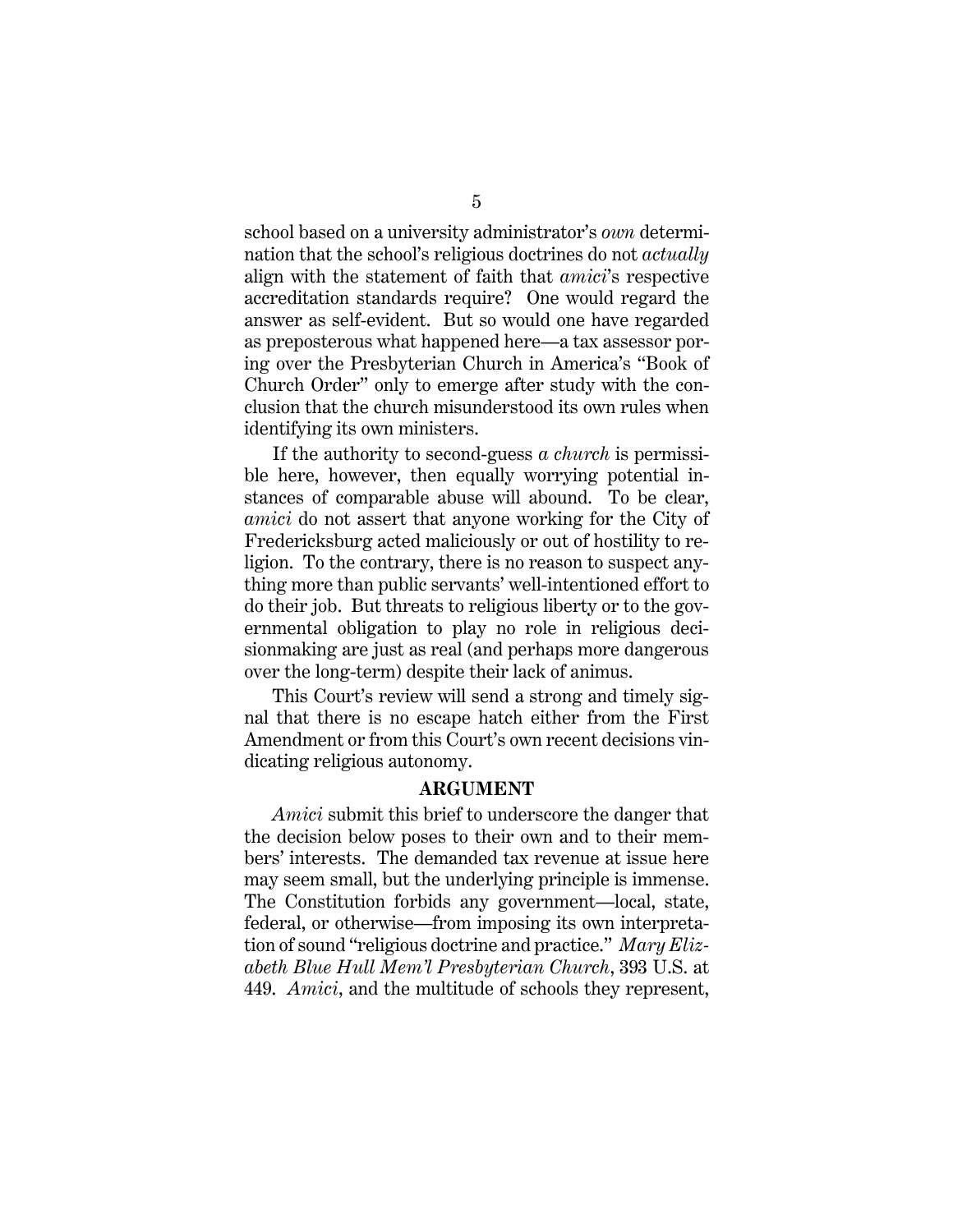depend on judicial protection against encroachment by government—even well-intentioned government—into what ultimately are religious matters. But what petitioners got here was judicial cooperation with such encroachment.

#### **IF LOCAL GOVERNMENTS MAY CORRECT CHURCHES ON RELIGIOUS DOCTRINE, RELIGIOUS SCHOOLS ARE NOT FAR BEHIND**

The Constitution protects a religious entity's "power to decide for [it]sel[f] \*\* \* matters of \* \* \* faith and doctrine." *Kedroff* v. *St. Nicholas Cathedral of Russian Orthodox Church in N. Am.*, 344 U.S. 94, 116 (1952). This principle applies to *schools*, not just *churches*—indeed, the distinction is often ephemeral. "[E]ducating young people in their faith, inculcating its teachings, and training them to live their faith are responsibilities that lie at the very core of the mission of a private religious school." *Our Lady of Guadalupe Sch.* v. *Morrissey-Berru*, 140 S. Ct. 2049, 2064 (2020). The First Amendment bars secular interference in the administration of religious schools in part because those schools advance the core religious mission of passing the faith "to the next generation." *Hosanna-Tabor*, 565 U.S. at 192.

#### **A. Government may not second-guess a religious group's compliance with religious doctrine**

Religious entities enjoy, as a matter of Constitutional law, "independence from secular control or manipulation \* \* \* [and] from state interference[ in] matters of church government as well as those of faith and doctrine." *Kedroff*, 344 U.S. at 116 (1952) (citing *Watson* v. *Jones*, 80 U.S. (13 Wall.) 679, 727 (1871)). The Framers had good reason for this division, for in any such interference "the hazards are ever present of inhibiting the free development of religious doctrine and of implicating secular interests in matters of purely ecclesiastical concern." *Mary*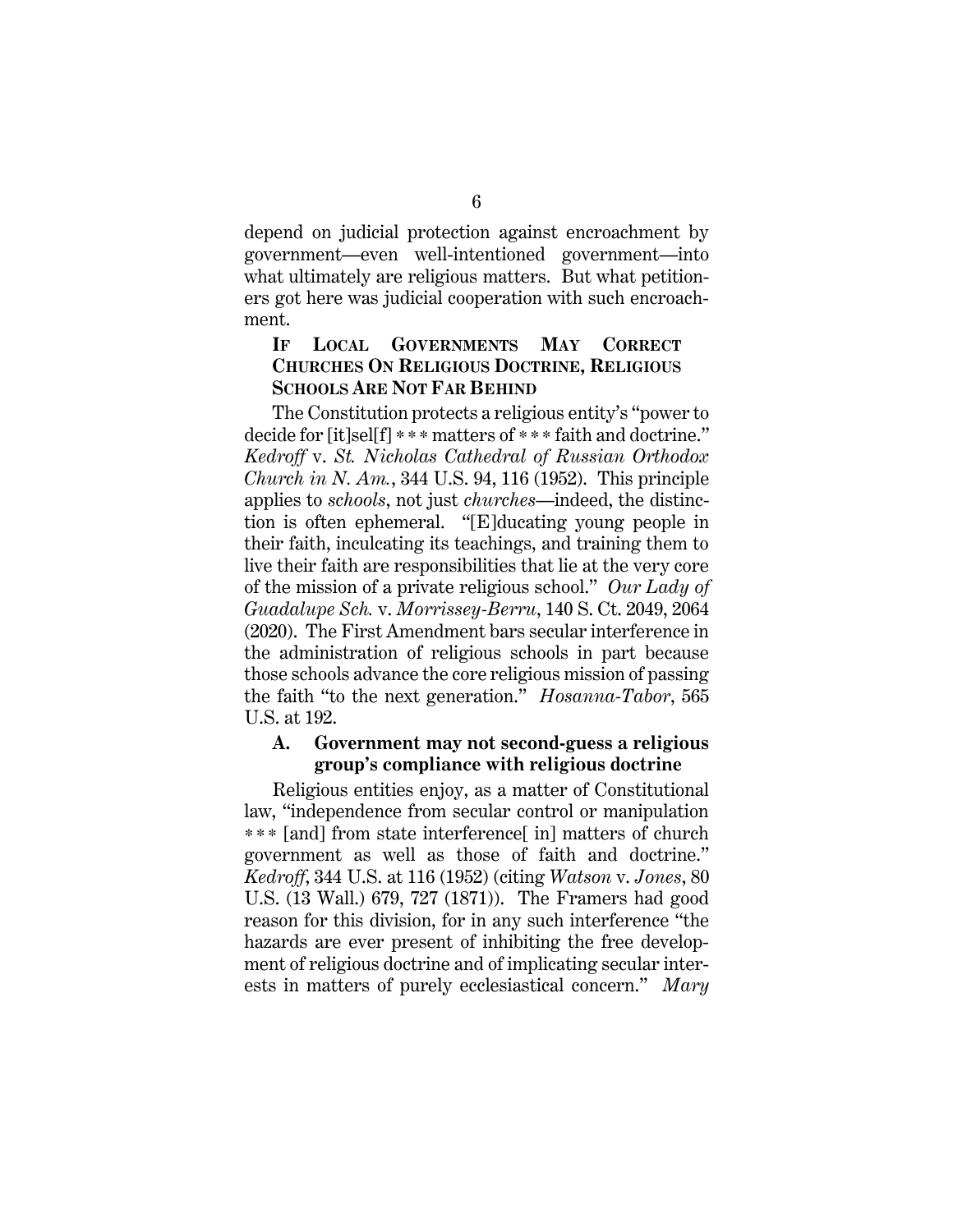*Elizabeth Blue Hull Mem'l Presbyterian Church*, 393 U.S. at 449; see also, *e.g.*, *Serbian E. Orthodox Diocese for U.S. & Can.* v. *Milivojevich*, 426 U.S. 696, 713 (1976) ("[R]eligious controversies are not the proper subject of civil court inquiry, and \* \* \* a civil court must accept the ecclesiastical decisions of church tribunals as it finds them.").

This principle, of course, is reflected in far earlier sources, with which the Framers were no doubt familiar:

And when Gallio was the deputy of Achaia, the Jews made insurrection with one accord against Paul, and brought him to the judgment seat, saying, This fellow persuadeth men to worship God contrary to the law. And when Paul was now about to open his mouth, Gallio said unto the Jews, If it were a matter of wrong or wicked lewdness, O ye Jews, reason would that I should bear with you: But if it be a question of words and names, and of your law, look ye to it; *for I will be no judge of such matters*.

The Holy Bible, Acts 18:12-15 (King James Version) (emphasis added).

What a church's religious rules mean, whether they have been followed, and whether exceptions are permissible are all ecclesiastical questions. And when those rules relate to whether someone is a religiously qualified minister, secular authorities should be all the more cautious. A "religious organization's right to choose its ministers"—or a Christian school's right to choose its own teachers and staff—"'would be hollow . . . if secular courts could secondguess' the group's sincere application of its religious tenets." *Our Lady of Guadalupe Sch.*, 140 S. Ct. at 2063 (quoting *Hosanna-Tabor*, 565 U.S. at 197 (Thomas, J., concurring)). Direct and obvious violations of this principle, such as the circumstances that the petition discusses,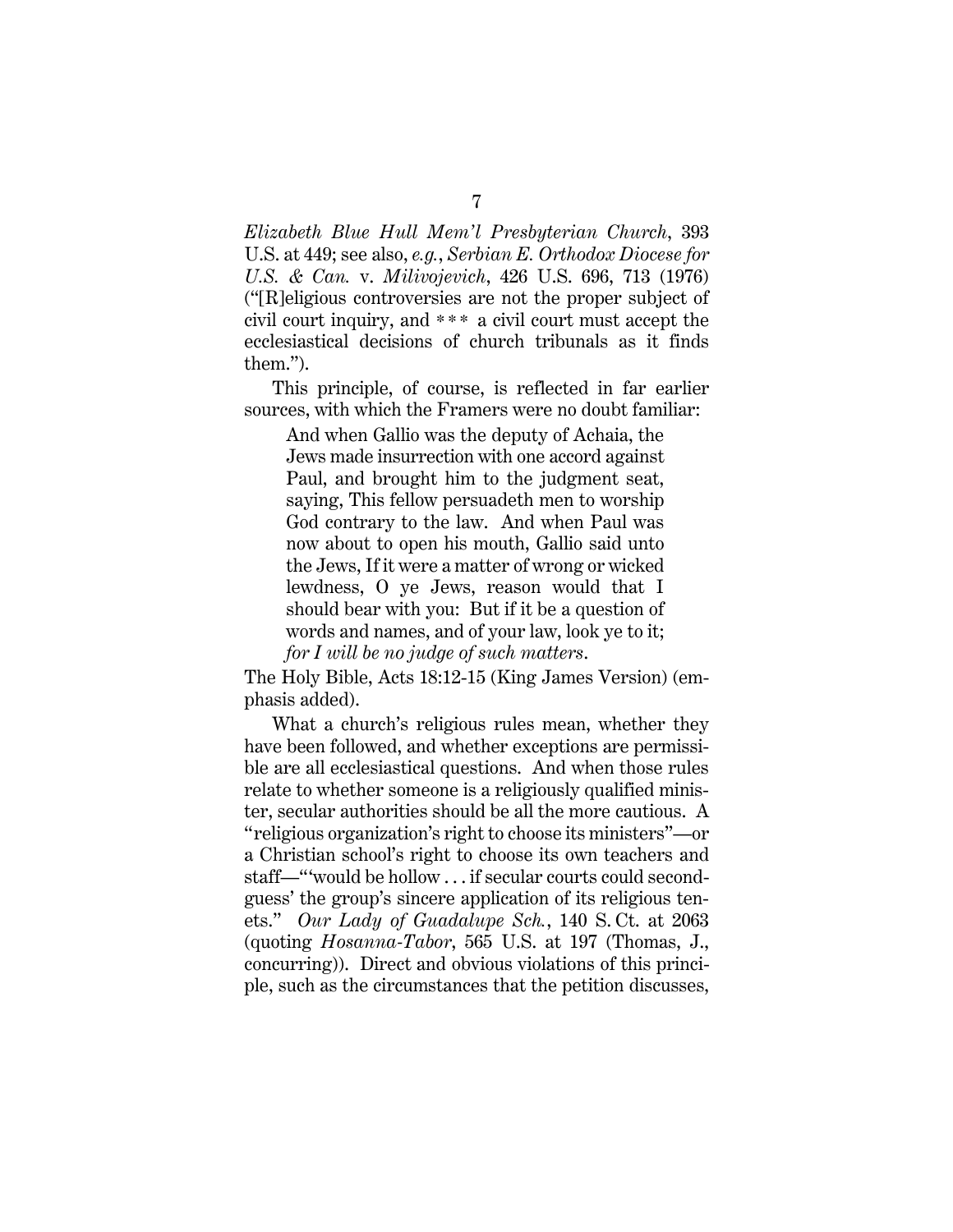are concerning, but so too is the prospect of government wielding doctrinal fidelity as a sword to compel compliance with otherwise objectionable administrative requirements.

Of course, no one is arguing that the authorities may never repudiate someone's assertion of ministerial status. One of literature's great detectives, himself a priest, made a revelation of that kind in his very first appearance. See G.K. Chesterton, *The Blue Cross*, *in* The Innocence of Father Brown 1 (1911). In that case—spoiler alert—Father Brown is talking with a (seemingly) fellow priest who was actually Flambeau, a world-famous thief. The impostor had dressed as a priest hoping to gain Father Brown's trust and then steal a valuable cross temporarily in Father Brown's possession. The reason the theft had failed, Father Brown dramatically tells Flambeau at the end, is that Father Brown long since had realized that, "as a matter of fact, \* \* \* *you weren't a priest*" after all. *Id.* at 31 (emphasis added). Had the story's secular policeman unveiled the fraud—had *he* been the one to declare "you [a]ren't a priest"—praise would have been in order without any intrusion into religious affairs. Revealing that someone cloaked (literally) as a minister is in fact a notorious thief is no different from detecting any other kind of disguise.<sup>2</sup>

The decision below approves the same verbal formulation—announcing "you [a]ren't a priest" (or a "minister,"

<sup>2</sup> It may be notable that, in Chesterton's story, it was actually a *real*  priest who detected the pretender. The French policeman (operating on *British* soil!) had tracked the pair, but almost gave up. For to his ears, "the two priests were talking exactly like priests, piously, with learning and leisure, about the most aerial enigmas of theology. \*\*\* [N]o more innocently clerical conversation could have been heard in any white Italian cloister or black Spanish cathedral." Chesterton, *supra*, at 24. In other words, even when a secular official is solely interested in identifying an objective impostor, caution may still be in order.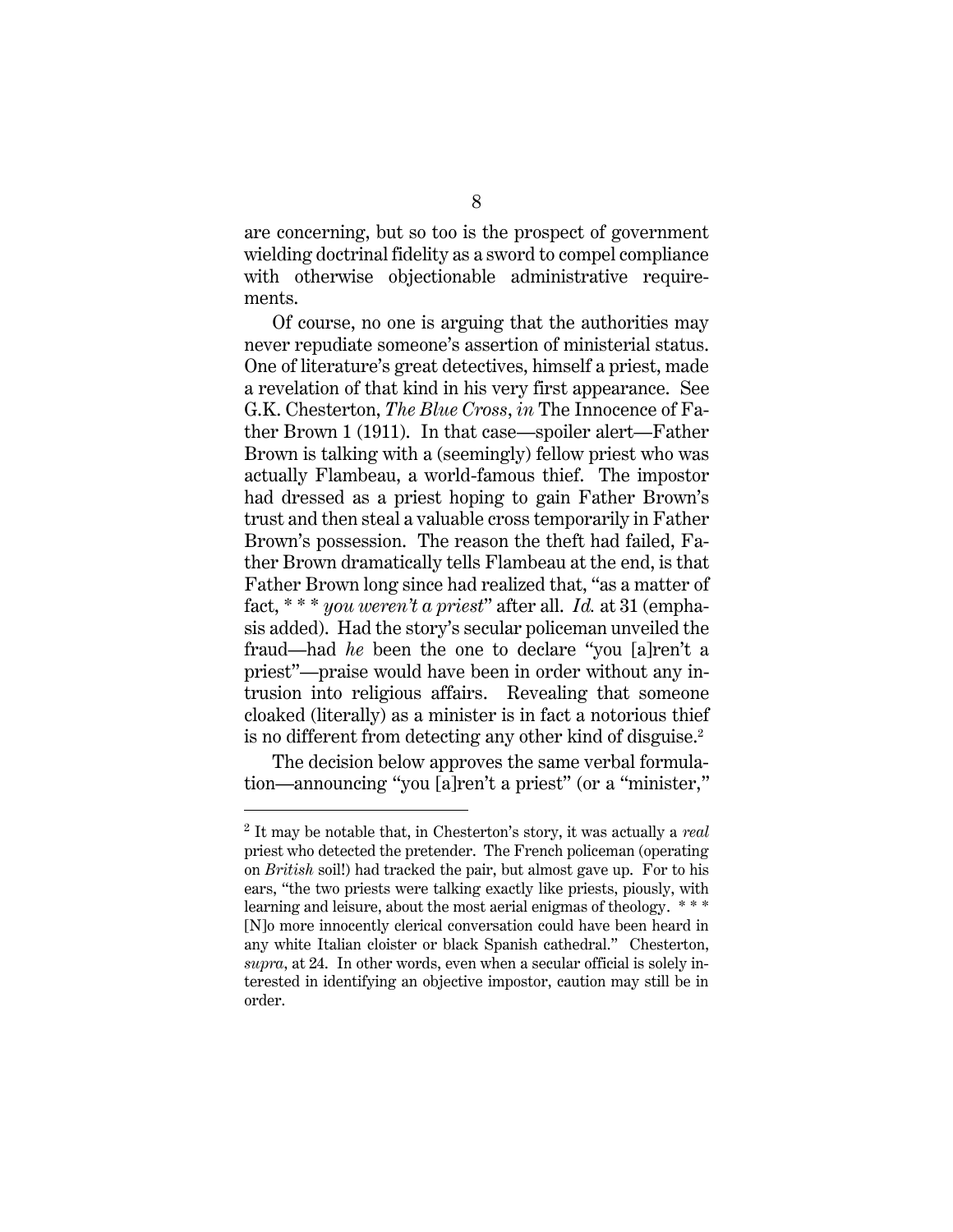following the Presbyterian Church's usage). But Father Brown's use of those words to identify a thief whom *no one*  thought was a minister is worlds apart from the power to decree that a fully-informed church has erred in its understanding of religious doctrines when it deemed someone a minister.

#### **B. The decision below threatens the autonomy and viability of Christian schools**

Many of the nation's Christian and religious schools, including hundreds that *amici* represent, operate under the direct authority of or in coordination with local churches. To the extent that the decision below threatens these churches' independence, it also threatens the independence of the schools that partner with them. But the decision also represents a more direct threat.

Christian schools, even while private, interact with government across multiple domains. They apply for tax exemptions, withhold federal income tax, and offer their employees tax-free tuition discounts. Indeed, according to the federal Internal Revenue Service, and depending on the school's relationship to the local church, "ministers of the gospel \* \* \* who teach \* \* \* in the parochial schools \* \* \* are in the performance of their duties \*\* \* and they may, therefore, exclude from their gross income" a portion of their compensation as a ministerial housing allowance. Rev. Rul. 62-171, 1962-2 C.B. 39, 41. Litigation involving the housing allowance has turned on whether an admitted non-minister could claim the allowance, *Kirk* v. *Comm'r*, 425 F.2d 492, 495 (D.C. Cir. 1970), or on whether a minister could claim the allowance for a second home, *Comm'r* v. *Driscoll*, 669 F.3d 1309, 1310 (11th Cir. 2012) (per curiam). But as far as *amici* can ascertain, such litigation never has turned on whether *the government's* interpretation of "minister" superseded a religious group's own decisions about who its ministers are.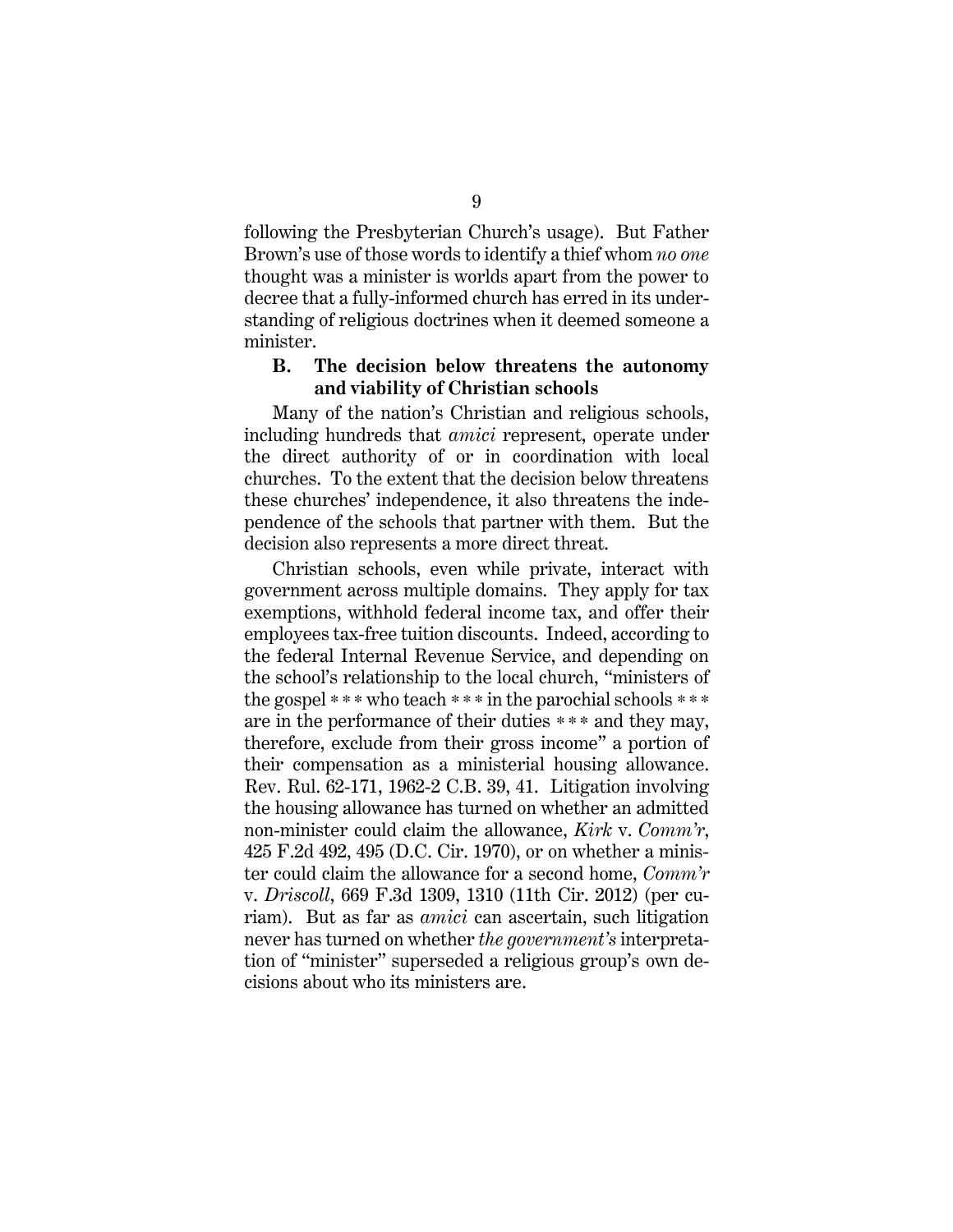Subjection to taxation is, of course, extremely important. But tax is far from the only domain in which religious schools interact with the government. They apply for accreditation from organizations like *amici*. They suspend classes during religious holidays. In some jurisdictions, religious schools are even exempt from the licensing and registration requirements that apply to private, nonreligious schools. See, *e.g.*, Ala. Code § 16-1-11; Md. Code Educ. § 2-206(e)(4); Wyo. Stat. §§ 21-2-401, 21-2-406. In Pennsylvania, for instance, secular private schools—but *not* "bona fide religious" schools—must submit to state requirements relating to teaching and administrative staff, courses of study, attendance, advertising, and other matters. 24 Pa. Stat. § 6705; see *id.* §§ 6701-6721 (enumerating requirements from which religious schools are exempt). And in the end, graduates of Christian schools often seek admission to state colleges based on coursework completed at such a school, relying on that coursework to satisfy admissions criteria.

Each of these interactions—and countless others—reinforce the wisdom of the Framers' decision to place the interpretation of religious doctrines beyond the civil government's reach. If it were otherwise, *i.e.*, if government actually enjoyed the power that respondent purported to exercise in this case, then Christian schools' autonomy and potentially even their existence would be at risk.

Autonomy is threatened if governments can, as the price of deeming a school sufficiently "religious," condition benefits on a school's acquiescence in policies that the political branches deem worthwhile. One fears a state office proclaiming that "No true Episcopalian School would insist upon abstinence-only sex-education," or that "No true Catholic School would teach that the Earth is fewer than 10,000 years old." The government cannot, like some studious cleric issuing an *imprimatur*, pass judgment on the doctrinal justification that a religious organization relies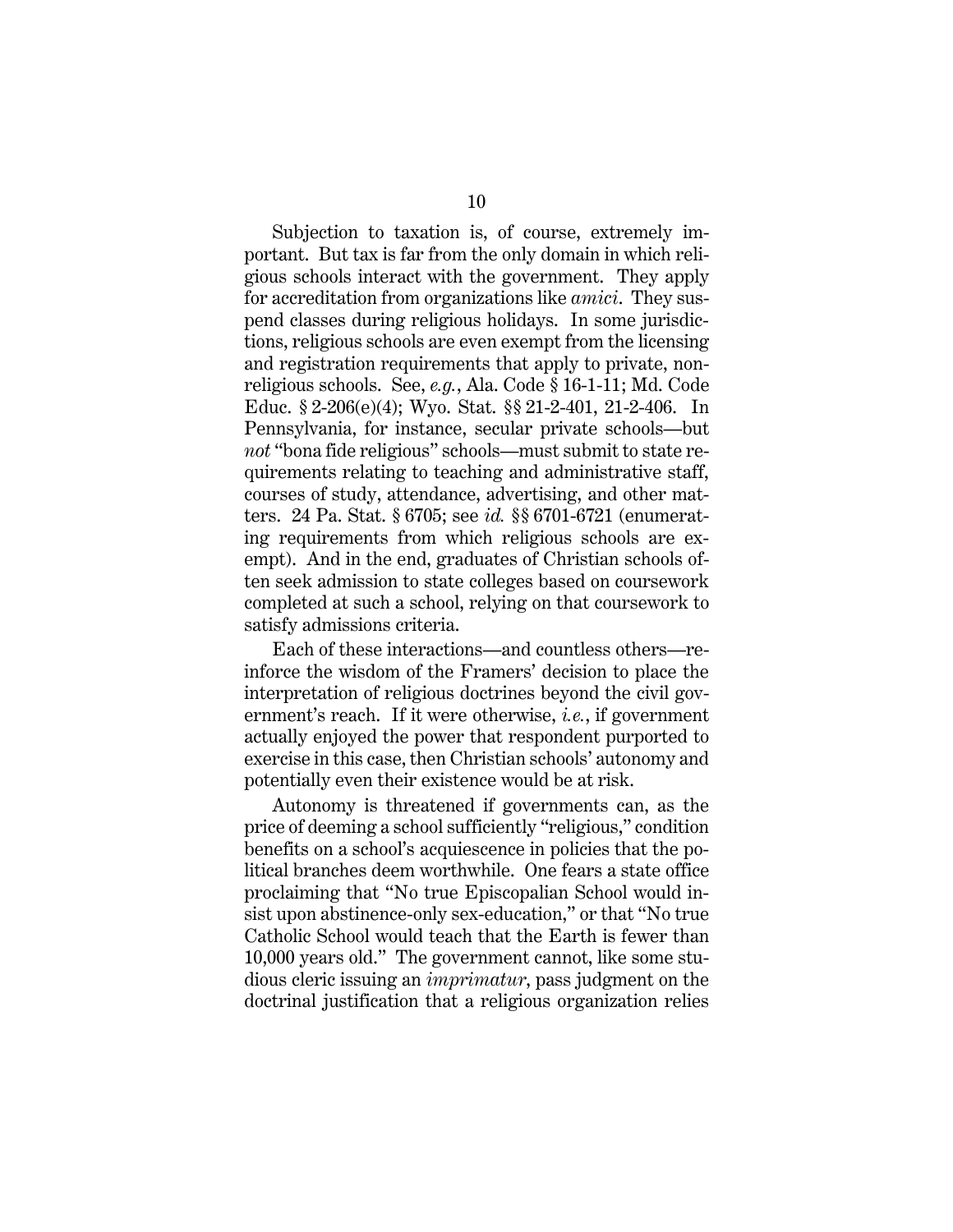on. Thus the total irrelevance of sentiments along the lines that "it would be great if we followed the teachings of Pope Francis." Brief for City Respondents 8, *Fulton* v. *City of Philadelphia*, 141 S. Ct. 1868 (2021) (No. 19-123).

Threats to religious autonomy—or to the government's own studious neutrality when it comes to defining religious teachings—need not include any malice on the government's part. *Amici* suggest none here. By all accounts, the City tax assessors in this case were performing their duties as they understood them according to their best abilities. *Amici* readily and sincerely credit the City's public servants with the most honorable of intentions. But invasions of the First Amendment are no less invasive because they were motivated by pure hearts. And precedents flow even more readily from seemingly benign actions—which later become tools for those less benign. Unfortunately, "religious hostility on the part of the State itself" is not unknown. *Masterpiece Cakeshop, Ltd.* v. *Colorado Civil Rights Comm'n*, 138 S. Ct. 1719, 1724 (2018).

Regardless, if the government *can* make its own determination of whether a school is sufficiently religious, then many units of government across many domains will feel *compelled* to exercise that authority as part of their everyday function. Taxing authorities, in particular, may conclude that *not* scrutinizing the truth of a church's choice of minister amounts to giving an impermissible free pass to those who incorrectly claim an exemption, thus burdening other taxpayers.

Additional examples are readily identifiable. Consider, for instance, the admissions officers at public colleges. These officers typically must ensure that each admitted student graduated from an accredited high school. *Amici*, in turn, accredit hundreds of Christian high schools. In each instance, accreditation requires the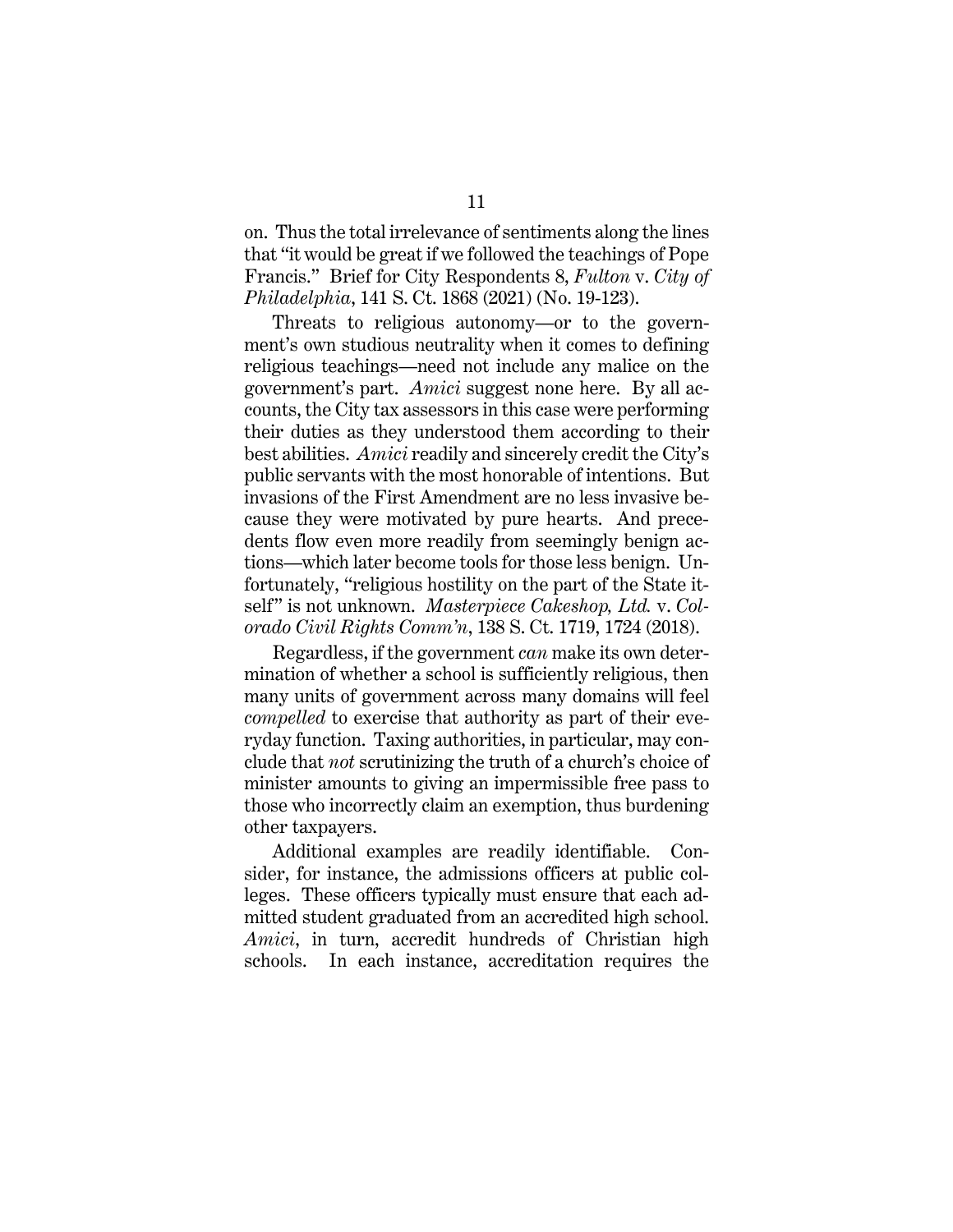school and its personnel to affirm a set of religious beliefs.<sup>3</sup> Can an admissions officer reject an otherwise competitive student based on the officer's *own* judgment that the student's Christian high school "by its own definitions" does not adhere to the accrediting organization's statement of faith? See Pet. 8; Pet. App. 71a.

Surely not. But if such an officer *can* make that inquiry—as the decision below suggests is permissible then many well-intentioned officers throughout the country may see no choice but to do so. Students from swaths of schools could be targeted for disfavor based on the very logic that respondent employed below.

Likewise consider statewide attendance policies that require Christian schools to adhere to the public-school calendar except for religious holidays. See, *e.g.*, Alaska Stat. § 14.45.110(b); N.C. Gen. Stat. § 115C-548. Do state officers have authority to determine whether a religious school's designated holidays are in conformance with the holidays that appear on the Church calendar? Again, one would never previously have imagined so. But if that power *does* exist, then even good-hearted public servants will attempt to exercise it; after all, children *should* be in school absent a proper religious reason not to be.

The petition deserves this Court's attention not only because the principle at stake is so vital to the operation of the many schools that *amici* represent—and to the hundreds of thousands of students who attend them—but also because the state's overreach is so blatant that it cannot but inspire other units of government to test the limits of

<sup>3</sup> See AACS, *Standards for Accreditation* (2020), https://www.aacs. org/wp-content/uploads/2020/02/2020-Accd-Manual-4.-Standards-for-Accd.pdf; ACSI, *REACH* (2019), https://www.acsi.org/docs/defaultsource/website-publishing/school-services/accreditation/application-andmanuals/acsi-standards-checklist-final-18dd2a5f7d0114d1d8b98c2606 acbe51f.pdf?sfvrsn=9fc3e8f5\_19.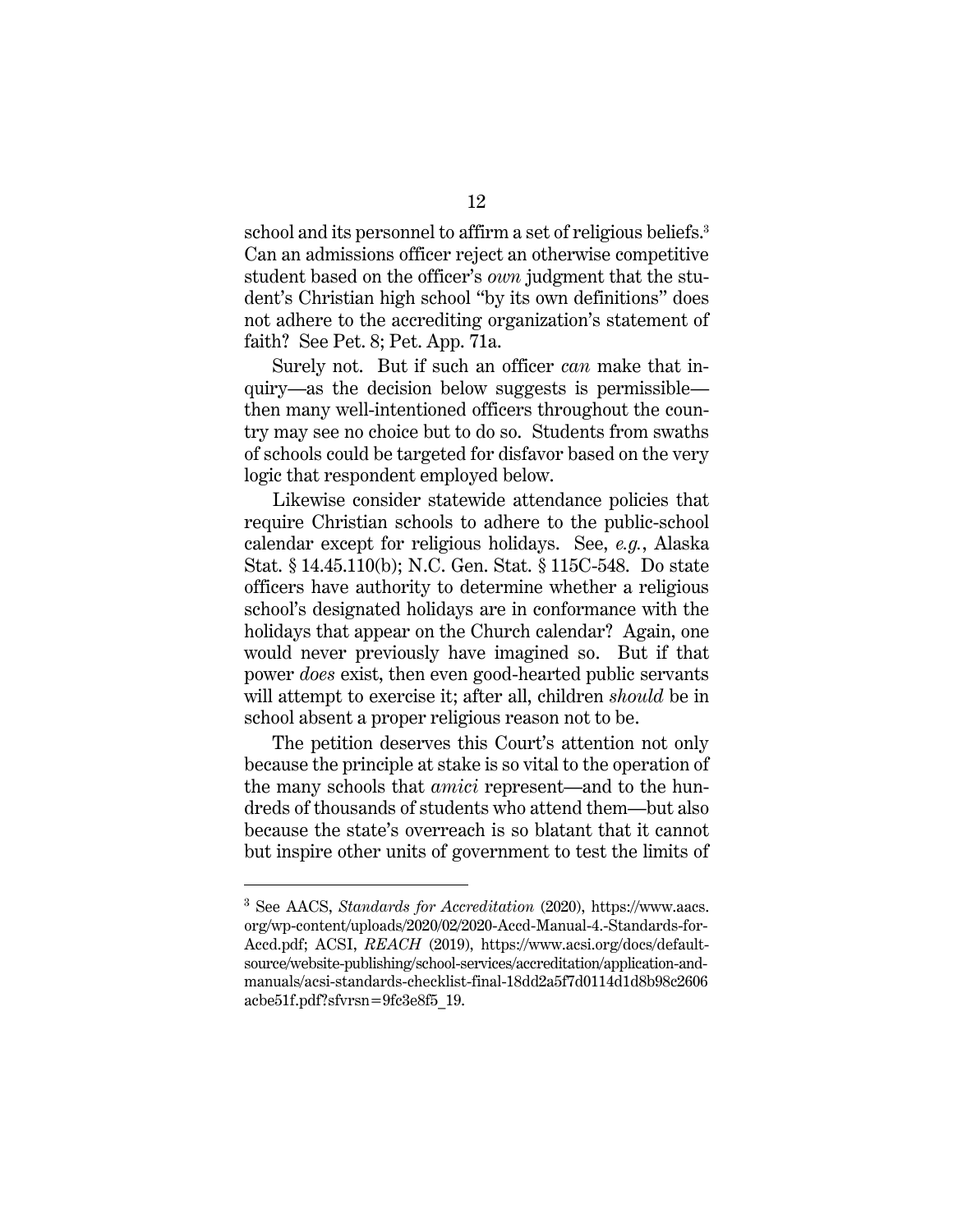their own power. No court viewed it as necessary even to issue a written opinion in this case, suggesting something seriously awry—that this course of conduct will be deemed as not only permissible, but perhaps even obligatory in at least Virginia. After all, taxing authorities are duty-bound to pursue tax revenue using lawful means, and *this* tool now appears to be regarded there as *de rigueur*.

\* \* \*

Ultimately, this case turns on a fairly simple principle: "[C]ourts should refrain from trolling through a person's or institution's religious beliefs." *Mitchell* v. *Helms*, 530 U.S. 793, 828 (2000) (plurality op.). The trial court joined respondent's tax officials in literally doing so in this case. Those officials identified the denomination to which the New Life in Christ Church belongs; obtained that denomination's general rule book for the order of churches within the denomination; studied that book to identify what they regarded as the applicable rules; extracted what they deemed the accurate (and invariable) interpretation of those rules; and purported to apply their interpretation of those rules to the circumstance of the particular ministry at issue.

Christian schools—and many others—have much to fear if officials, high or low, may so inject themselves into religious self-governance and self-determination.

#### **CONCLUSION**

The Court should summarily reverse the decision below, or at minimum, grant the petition for a writ of certiorari and order full merits briefing.